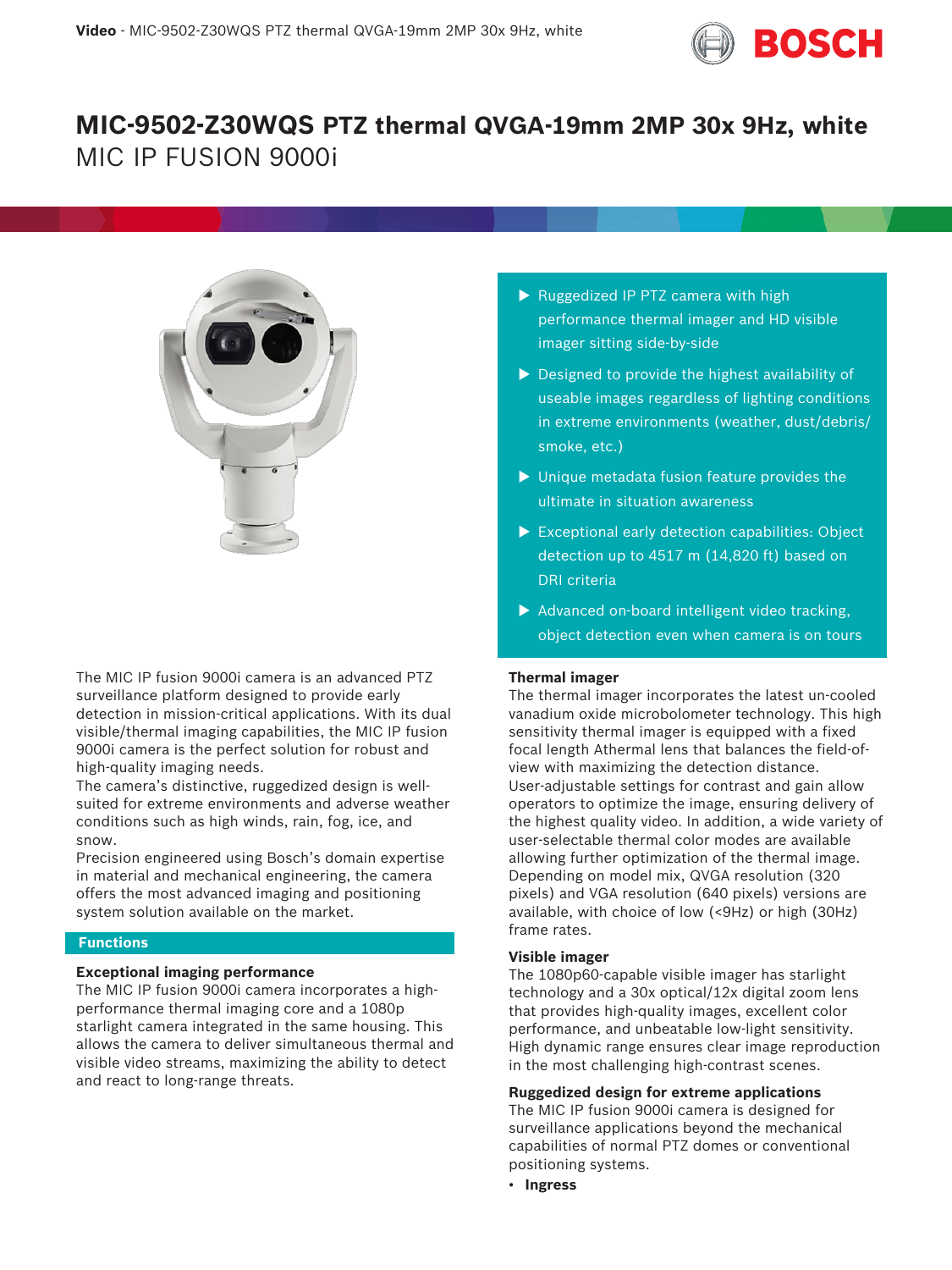The camera is environmentally sealed and complies with Type 6P and IP68 standards, when attached to a MIC-DCA or a MIC-WMB. This level of protection eliminates any risk of dust or water ingress, making the camera a perfect choice for use in extreme environments with rain, dust, snow, flying debris, and other challenging conditions.

In addition, the MIC camera's ingress protection method does not need periodic maintenance, which is required on cameras with pressurized housings.

# • **Wide operating temperature range**

The camera's operating temperature range of -40 °C to +65 °C (-40 °F to +149 °F) enables reliable surveillance monitoring in global locations from cold northern latitudes to hot equatorial and desert regions.

# • **Rugged construction**

The all-metal body has been engineered to withstand IK10-level impacts, and continuous low-frequency vibration. With its symmetrical, cross-section designed surfaces, the camera is also wellsuited to operating in sites with high wind conditions.

# • **Excellent corrosion protection**

The camera benefits from Bosch Automotive domain knowledge in material engineering and coatings. As a result, the superior metallurgy, chromate based pre-coating, and paint finish of the camera provides unprecedented protection against corrosion. Reliability is ensured by the camera's ability to withstand a 2000-hour salt atmosphere at elevated temperature corrosion resistance test, according to the ASTM B117 test method.

### • **Window Wiper and Defroster**

The camera features a highly durable, silicone wiper which removes moisture from both the glass and germanium windows. In addition, both windows incorporate embedded defrosters that minimize build-up of snow and ice, ensuring the highest-possible image details in extreme cold and moist conditions.

The wiper can also be integrated with third-party washer systems for regular cleaning and maintenance activities.

#### **Intelligent Video Analytics on the edge**

The camera includes the latest release of Intelligent Video Analytics for monitoring both the visible and the thermal image streams.

Designed for mission-critical applications, the video analytics can reliably detect, track, and analyze moving objects while suppressing unwanted alarms from spurious sources in the image, even in harsh weather conditions.

Advanced tasks like multiple line crossing, loitering, idle / removed object detection, crowd density estimation, occupancy and people counting are

available for live alarming and forensic search. Object filters based on size, speed, direction, aspect ratio, and color can be defined.

Set-up time is minimized because only the installation height of the camera must be entered to calibrate the analytics.

After the camera is calibrated, the analytics engine can automatically classify objects as upright person, car, bike, or truck.

### **Video Analytics while camera is moving**

The Intelligent Video Analytics can trigger an alarm when the visible imager detects objects in motion in alarm fields while the camera is moving. These alarm fields are defined once across all PTZ camera views. Any part of those fields that is currently within the camera's view becomes active. Thus, guard tours sweeping across the monitored areas in order to provide an intruder less time to slip by can now automatically alarm on those intruders as well. If desired, the alarm can even be used to trigger the camera's Intelligent Tracking feature.

# **Metadata Fusion imaging**

The metadata fusion feature enables operators to receive notification of detected events from both thermal and visible image streams, regardless of which image stream they are viewing. This gives operators a much higher level of situational awareness, and eliminates the need to monitor both visible and thermal images constantly.

For example, a standard camera viewing a scene with limited visibility produces an image such as the one below.

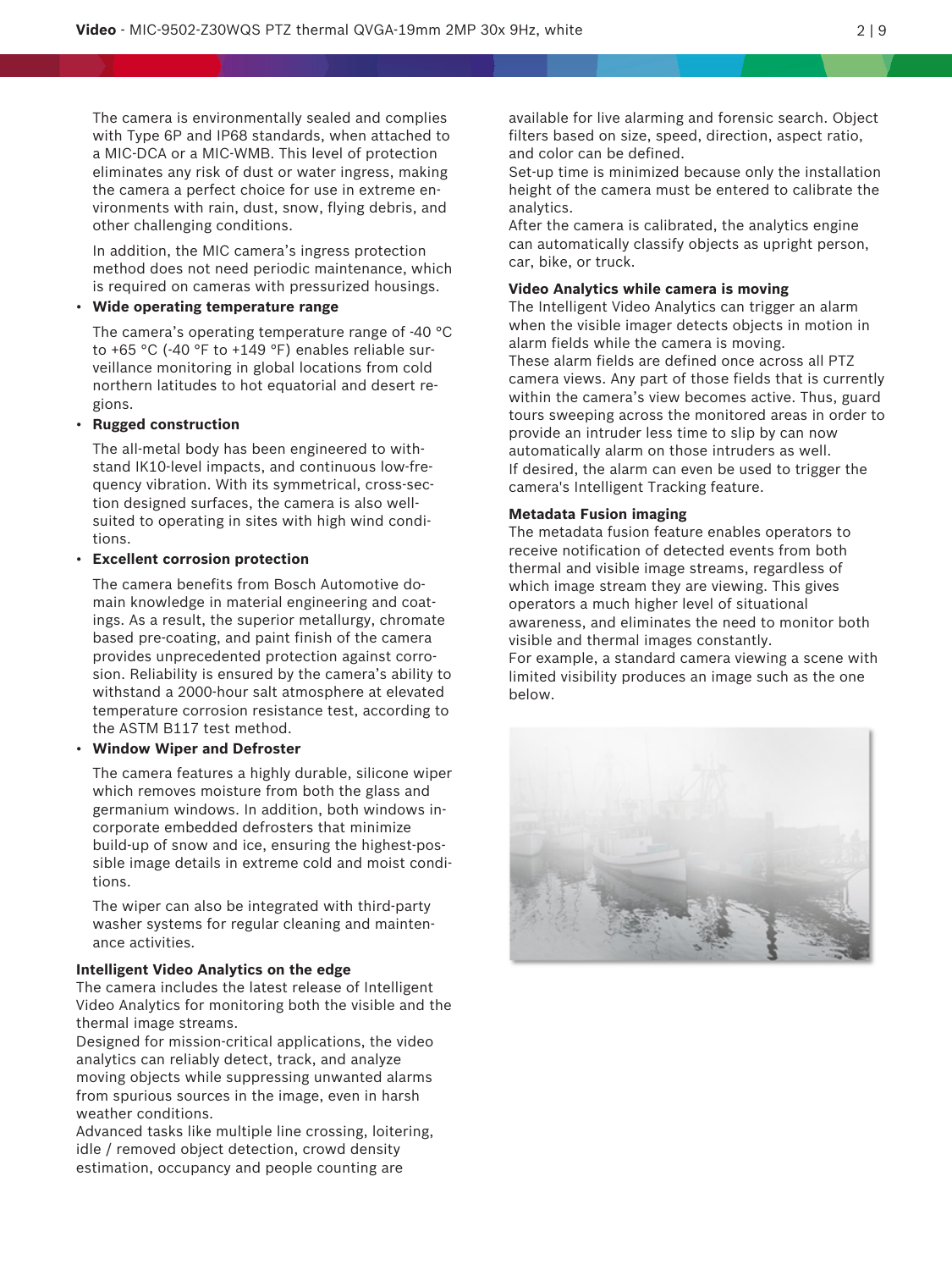The same scene viewed using the visible imager of the MIC IP fusion 9000i camera would include metadata fusion events detected by the thermal imager, as shown below.



Once alerted, operators can switch to the thermal image (below) of the scene, where they can easily see the objects creating the alarm. Hence, the metadata fusion feature provides enhanced situational awareness.



# **Intelligent Tracking**

The newest generation of the Intelligent Tracking feature ensures smoother camera motion for more comfortable viewing and more reliable tracking of objects even under challenging scenes.

On the visible imager, when Intelligent Video Analytics application detects objects or individuals, the camera can automatically activate the Intelligent Tracking feature, which controls the pan/tilt/zoom actions of the camera in order to track objects and keep them in view.

Areas with potentially interfering background motion (moving trees, pulsating lights, and busy roads) can be masked out.

The camera supports 2 Intelligent Tracking modes:

• Auto mode: In this mode, the camera follows any object that has triggered an alarm in the Intelligent Video Analytics application. This mode is most useful for scenarios where the alarm cases can be clearly defined, for example, when no motion is expected at all.

• Click mode: In this mode, users can click on any object detected by the Intelligent Video Analytics application to enable the camera to track the movement of the selected object. This mode is most useful for scenarios where normal scene activity is expected.

### **H.265 Video encoding**

The camera is designed on the most efficient and powerful H.264 and H.265/HEVC encoding platform. The camera is capable of delivering high-quality and high-resolution video with very low network load. With a doubling of encoding efficiency, H.265 is the compression standard of choice for IP video surveillance systems.

#### **Intelligent streaming**

Smart encoding capabilities, together with Intelligent Dynamic Noise Reduction technology and analytics, make the bandwidth consumption drop to extremely low levels. Only relevant information in the scene, such as motion or objects found with the analytics, are encoded.

The camera is capable of providing 4 streams of thermal video and 4 streams of HD visible video simultaneously (8 streams total). This allows the camera to deliver independent, configurable streams for live viewing, recording, or remote monitoring via constrained bandwidths.

# **Image Stabilization**

Cameras on unstable mounts can move sufficiently to change the field of view. The higher the zoom value, the larger the change of the field of view. This change can make images unusable.

The camera has an Image stabilization algorithm that lets the camera sense continuous vibration. If it detects vibration, the camera corrects the shaky video in the vertical axis and the horizontal axis. The result is excellent image clarity and a stable field of view on the monitor. The Image stabilization function is important to eliminate movement that unstable camera mounts cause.

Note: Image stabilization is available on the visible camera only.

### **Other Features**

The camera includes many advanced features that work to maximize performance and satisfy the most demanding system operation requirements.

• **Scene modes**

The camera has a very intuitive user interface that allows fast and easy configuration to optimize image quality.

The visible imager has five user-selectable scene modes with pre-configured settings that optimize the imaging for a variety of applications, including Motion, Low light, and Vibrant. Operators can select different scene modes for day or night situations.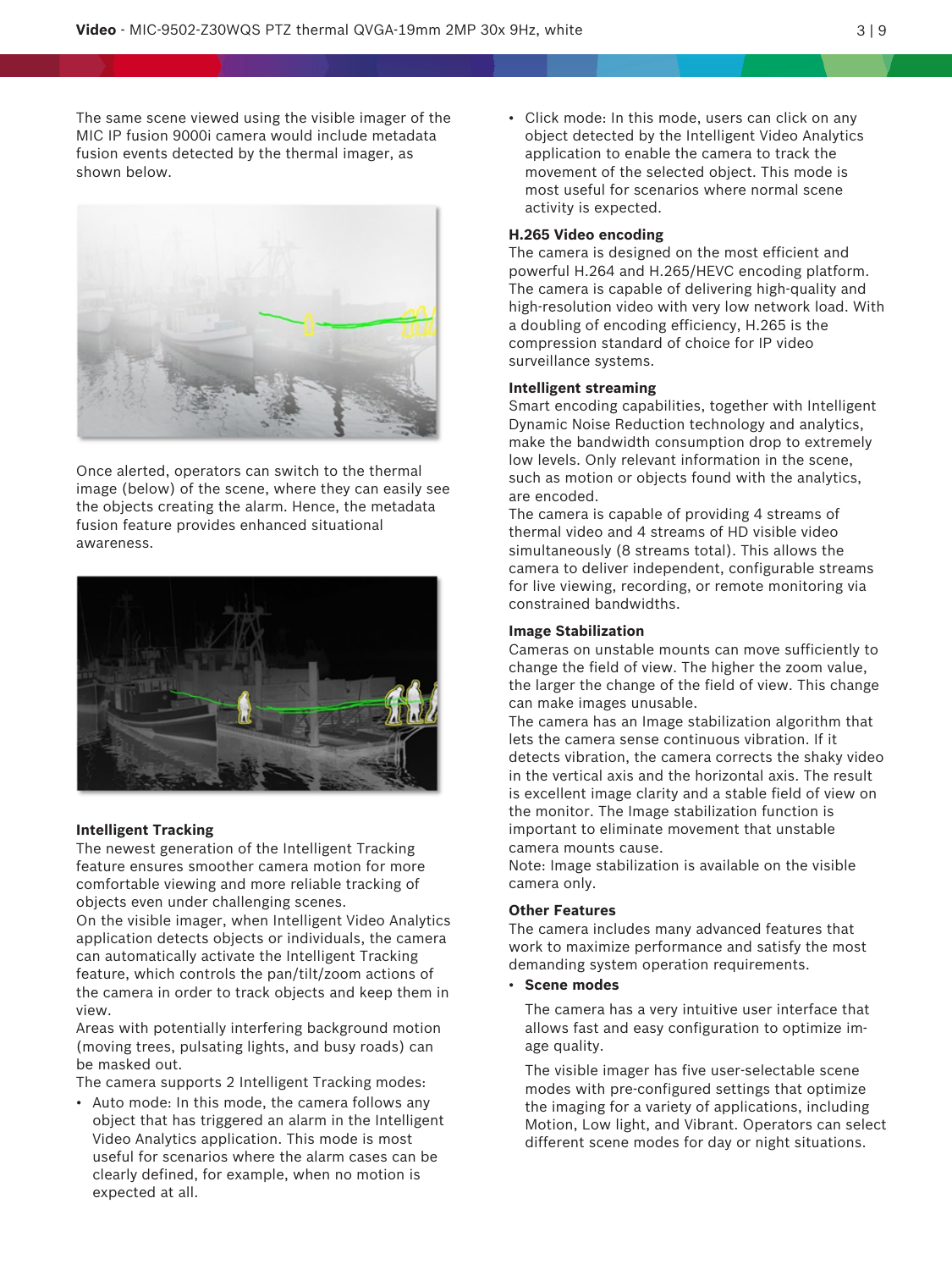The thermal imager has 12 user-selectable thermal mode options, including White hot, Black hot, Red Light, Softlight, and Sunset.



Examples of visible and thermal color modes

#### **Recording and storage management**

The Bosch Video Recording Manager application can control recording management for the camera. Alternately, the camera can use its embedded local storage and iSCSI targets directly without any recording software.

The camera's embedded local storage (internal EMMC-based memory) can be used for recording "at the edge" or for Automatic Network Replenishment (ANR) to improve the overall recording reliability. At the worst case--full streaming conditions, comprising both visible and thermal image streams, metadata, and audio--up to 4 hours of local storage time is possible.

Furthermore, pre-alarm recording is available to capture details of an incident before the alarm actually occurs.

#### **High performance PTZ operations**

The camera has a closed-loop feedback control system using a 15-bit position resolver. This resolver ensures high accuracy coordinates are linked with every pan/tilt position. Because the camera always knows where it is pointed, it will return automatically to its original position even if moved by extremely high winds.

The pan and tilt mechanism of the camera is a ruggedized, spur gear system. The brushless motors directly control the pan and tilt movement using a finely-tuned gear train designed to minimize backlash and support continuous operation without much wear and tear.

With a full 360º continuous rotation pan, 296º tilt control, and super-quick pan (120°/second) and tilt (90°/second) operational speeds, the camera outperforms other cameras in its class.



Fig. 1: Tilt range of MIC IP fusion 9000i camera The camera's ability to operate at very slow speeds (<0.2°/second) means it excels at tracking slowmoving objects or objects at a distance.

The camera supports 256 pre-positions and two styles of Guard Tours: Preset and Record/Playback. One preset tour has capability for up to 256 consecutive pre-positions and the other with up to 256 userdefined pre-positions. Both offer configurable dwell time between pre-positions.

The camera also provides support for two custom recorded tours, which have a combined duration of 30 minutes of movements. The custom tours are recorded macros of an operator's movements, including pan, tilt, zoom, focus and pre-position activities. Operators can play back tours in a continuous manner.

#### **System integration and ONVIF conformance**

The camera conforms to the specifications for ONVIF Profile S, ONVIF Profile G, and ONVIF Profile M. (ONVIF is the acronym for Open Network Video Interface Forum.) For H.265 configuration, the camera also supports Media Service 2, which is part of ONVIF Profile T. Compliance with these standards guarantees interoperability between network video products, regardless of manufacturer. Third-party integrators can easily access the internal feature set of the camera for integration into large projects. For more information, see the Bosch Integration Partner Program (IPP) website (ipp.boschsecurity.com).

# **Access and Data Security**

Special measures are necessary to ensure the highest level of security for device access and data transport. On initial setup, the camera is only accessible over secure channels. You must set a service-level password in order to access camera functions. Web browser and viewing client access can be protected using HTTPS or other secure protocols that support state-of-the-art TLS 1.2 protocol with updated cipher suites including AES encryption with 256 bit keys. No software can be installed in the camera, and only authenticated firmware can be uploaded. A threelevel password protection with security recommendations allows users to customize device access. Network and device access can be protected using 802.1x network authentication with EAP/TLS protocol. Superior protection from malicious attacks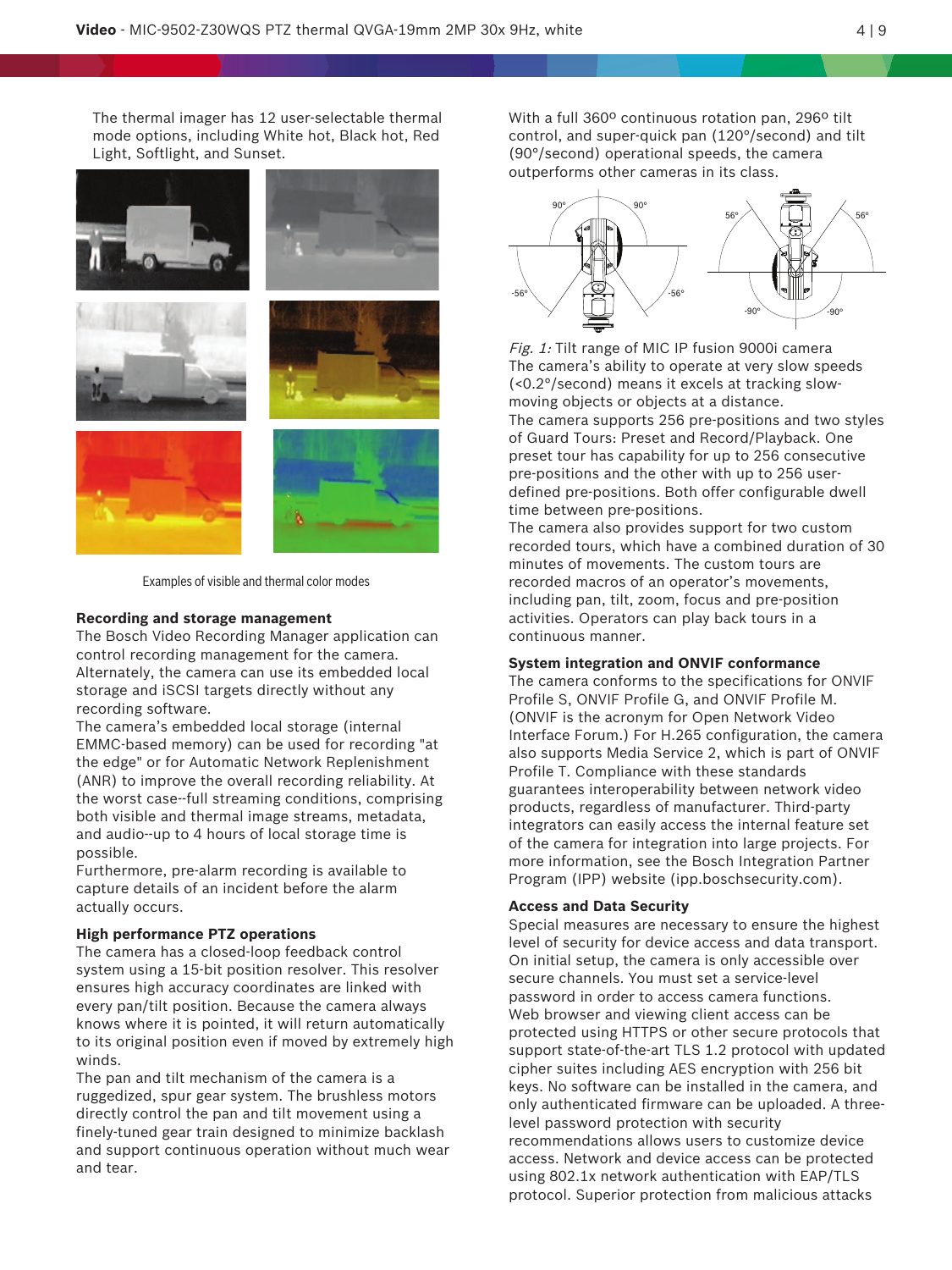is guaranteed by the Embedded Login Firewall, onboard Trusted Platform Module (TPM) and Public Key Infrastructure (PKI) support.

The advanced certificate handling offers:

- Self-signed unique certificates automatically created when required
- Client and server certificates for authentication
- Client certificates for proof of authenticity
- Certificates with encrypted private keys

# **Regulatory information**

For a full list of all related certifications/standards, refer to the Product Tests Report, available on the online catalog, on the Documents tab of the product page for your device. If the document is unavailable on the product page, contact your sales representative.

#### **HD standards**

- Complies with the SMPTE 274M-2008 Standard in:
	- Resolution: 1920x1080
	- Scan: Progressive
	- Color representation: complies with ITU-R BT.709
	- Aspect ratio: 16:9
	- Frame rate: 25, 30, 50 and 60 frames/s
- Complies with the 296M-2001 Standard in:
	- Resolution: 1280x720
	- Scan: Progressive
	- Color representation: complies with ITU-R BT.709
	- Aspect ratio: 16:9
	- Frame rate: 25, 30, 50 and 60 frames/s

| <b>Standards</b> | <b>Type</b>                                                                    |
|------------------|--------------------------------------------------------------------------------|
| Emissions        | EN 55032 class A<br>FCC: 47 CFR Part 15 B, class A<br>RCM: AS/NZS CISPR 32     |
| Immunity         | EN 50130-4<br>EN 50121-4                                                       |
| Environmental    | IEC 60068-2-1<br>IEC 60068-2-2<br>IEC 60068-2-30                               |
| Safety           | EN 60950-22<br>CAN/CSA C22.2 No. 62368-1-14, Ed. 2<br>EN 62368-1<br>UL 62368-1 |
| <b>Marks</b>     | UL, CE, WEEE, RCM, EAC*, FCC, RoHS, VCCI,<br><b>CMIM</b>                       |

| <b>ISO Quality Systems</b> | <b>ISO 9001</b> |
|----------------------------|-----------------|
|                            | ISO 14001       |

\* Not available for 9mm models.

| <b>Parts included</b> |                                 |  |
|-----------------------|---------------------------------|--|
| Quantity              | <b>Component</b>                |  |
| $\mathbf{1}$          | MIC IP fusion 9000i camera      |  |
| $\mathbf{1}$          | <b>Quick Installation Guide</b> |  |
| $\mathbf{1}$          | base gasket                     |  |
| 1                     | RJ45 coupler                    |  |
| 4                     | MAC address labels              |  |
| 1                     | ground screw                    |  |

# **Technical specifications**

| Imager                                                 | Focal Plane Array (FPA), un-cooled<br>Vanadium Oxide microbolometer |
|--------------------------------------------------------|---------------------------------------------------------------------|
| <b>Resolution/Effective Picture</b><br><b>Flements</b> | $320 \times 240$                                                    |
| <b>Pixel Pitch</b>                                     | $17 \mu m$                                                          |
| Frame rate                                             | $<$ 9Hz                                                             |
| Lens                                                   | Athermal 19 mm (F1.1)                                               |
| Field of View (FOV)                                    | $16^{\circ}$ x $12^{\circ}$                                         |
| <b>Spectral Response</b>                               | $8$ to 14 $\mu$ m                                                   |
| <b>Thermal Sensitivity (NEDT)</b>                      | <62mK (at room temperature; Noise<br>Reduction ON)                  |
| Focus                                                  | Factory-set at infinity                                             |
| <b>Focus Distance</b>                                  | 14 m to $\infty$ (46 ft to $\infty$ )                               |
| Contrast enhancement                                   | On/Off                                                              |
| Gain Level                                             | User-adjustable                                                     |
| <b>Brightness Level</b>                                | User-adjustable                                                     |
| Noise reduction                                        | On/Off                                                              |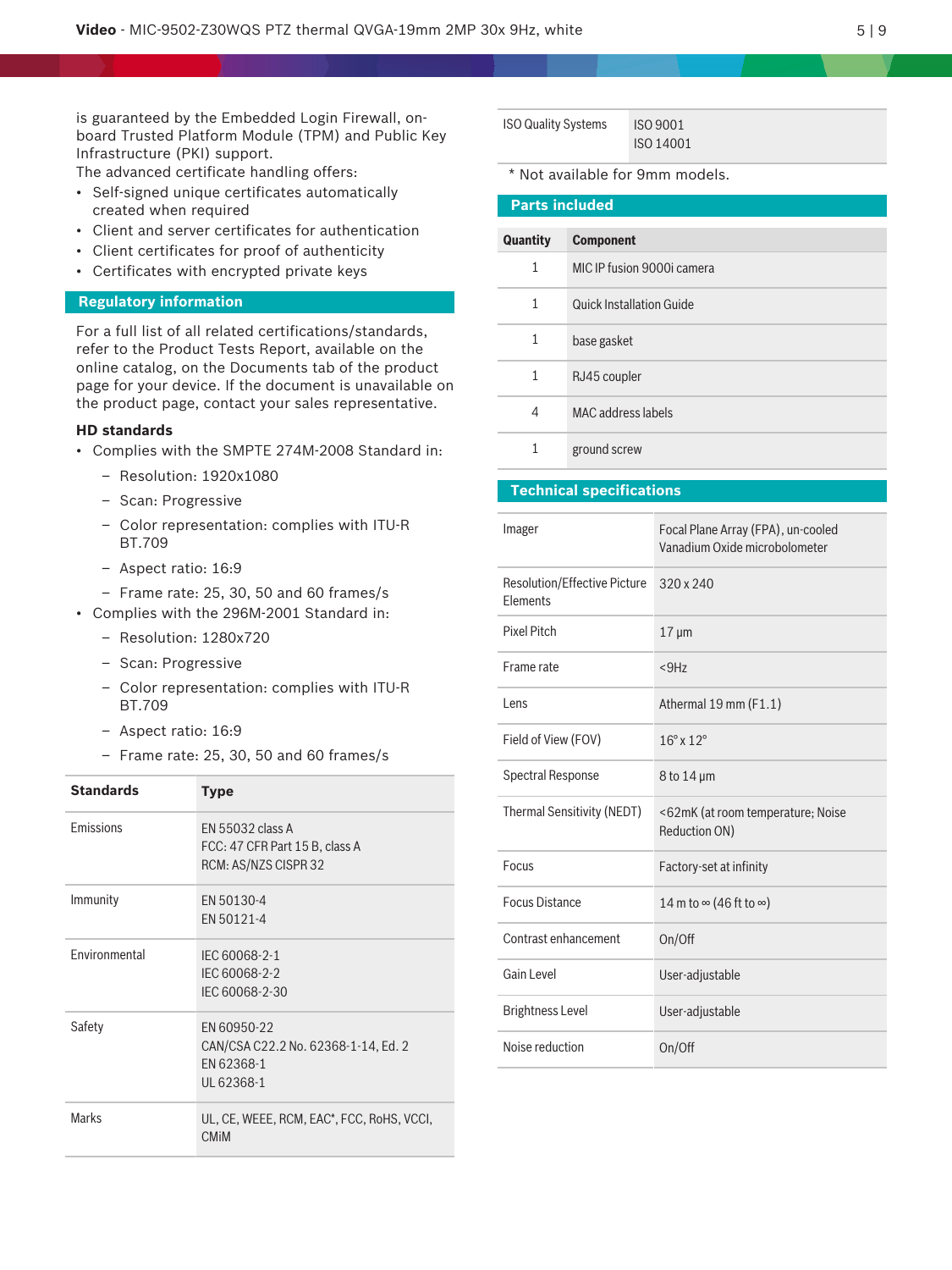| User-selectable thermal color 12<br>modes                                                        |  |                                                                                             |                                                     |  |  |
|--------------------------------------------------------------------------------------------------|--|---------------------------------------------------------------------------------------------|-----------------------------------------------------|--|--|
| <b>Approximate</b><br><b>Performance Range in</b><br>ideal conditions based<br>on DRI criteria** |  | Human 1.8 x 0.5 m<br>$(5.9 \times 1.6 \text{ ft})$                                          | Object 2.3 x 2.3 m<br>$(7.5 \times 7.5 \text{ ft})$ |  |  |
| <b>Detection</b>                                                                                 |  | 379 m (1243 ft)                                                                             | 1746 m (5728 ft)                                    |  |  |
| <b>Recognition</b>                                                                               |  | 95 m (312 ft)                                                                               | 436 m (1430 ft)                                     |  |  |
| <b>Identification</b>                                                                            |  | 47 m (154 ft)                                                                               | 218 m (715 ft)                                      |  |  |
| Lens                                                                                             |  | 30x motorized Zoom<br>4.3 mm to 129 mm<br>F1.6 to F4.7                                      |                                                     |  |  |
| Field of View (FOV)                                                                              |  | $2.3^{\circ}$ to 64.7 $^{\circ}$                                                            |                                                     |  |  |
| Focus                                                                                            |  |                                                                                             | Automatic with manual override                      |  |  |
| <b>Iris</b>                                                                                      |  | Automatic with manual override                                                              |                                                     |  |  |
| Digital Zoom                                                                                     |  |                                                                                             | 12x                                                 |  |  |
| Resolution                                                                                       |  | Full HD (1080p)                                                                             |                                                     |  |  |
| Imager                                                                                           |  | 1/2.8-type Exmor R CMOS sensor                                                              |                                                     |  |  |
| <b>Effective Picture Elements</b><br>(Pixels)                                                    |  | 1945 x 1097 (2.13 MP)                                                                       |                                                     |  |  |
| Sensitivity (3100K,<br>reflectivity 89%, 1/30, F1.6, 0.0077 lx<br>30 IRE)                        |  | Color                                                                                       | Monochrome<br>$0.0008$ lx                           |  |  |
| Gain Control                                                                                     |  | AGC, Fixed                                                                                  |                                                     |  |  |
| <b>Aperture Correction</b>                                                                       |  | Horizontal and vertical                                                                     |                                                     |  |  |
| <b>Electronic Shutter Speed</b><br>(AES)                                                         |  | $1/1$ sec to $1/30,000$ sec (22 steps)                                                      |                                                     |  |  |
| Signal-to-Noise Ratio (SNR)                                                                      |  | $>55$ dB                                                                                    |                                                     |  |  |
| Day/Night switch                                                                                 |  | Automatic IR cut filter                                                                     |                                                     |  |  |
| <b>White Balance</b>                                                                             |  | 2000 K to 10,000 K<br>ATW, AWB Hold, Extended ATW, Manual,<br>Sodium Lamp Auto, Sodium Lamp |                                                     |  |  |
| Day/Night                                                                                        |  | Monochrome, Color, Auto                                                                     |                                                     |  |  |
| Intelligent Defog feature                                                                        |  | Improves visibility when viewing foggy or<br>other low-contrast scenes.                     |                                                     |  |  |

| High dynamic range (HDR)      |                                                                                                                                                                                    | 120 dB (25/30 fps)                                                                                                                                                                                                                                                                                                                                    |
|-------------------------------|------------------------------------------------------------------------------------------------------------------------------------------------------------------------------------|-------------------------------------------------------------------------------------------------------------------------------------------------------------------------------------------------------------------------------------------------------------------------------------------------------------------------------------------------------|
| Standard/Video<br>compression | H.265, H.264 (ISO/IEC 14496), M-JPEG, JPEG                                                                                                                                         |                                                                                                                                                                                                                                                                                                                                                       |
| Streaming                     | Four (4) streams: Two (2) configurable streams<br>in H.264 or H.265<br>One (1) I-frames-only stream based on first<br>stream<br>One (1) M-JPEG Stream<br>Regions of Interest (ROI) |                                                                                                                                                                                                                                                                                                                                                       |
| <b>Supported Streams</b>      | SD<br>720p<br>1080p<br>D14:3 (cropped)<br>640x480<br>1280x1024 (cropped)                                                                                                           |                                                                                                                                                                                                                                                                                                                                                       |
| Resolution (H x V)            |                                                                                                                                                                                    |                                                                                                                                                                                                                                                                                                                                                       |
| 1080p HD 1920 x 1080          |                                                                                                                                                                                    |                                                                                                                                                                                                                                                                                                                                                       |
| 720pHD 1280 x 720             |                                                                                                                                                                                    |                                                                                                                                                                                                                                                                                                                                                       |
| 432p SD 768 x 432             |                                                                                                                                                                                    |                                                                                                                                                                                                                                                                                                                                                       |
| 288p SD 512 x 288             |                                                                                                                                                                                    |                                                                                                                                                                                                                                                                                                                                                       |
| 144p SD 256 x 144             |                                                                                                                                                                                    |                                                                                                                                                                                                                                                                                                                                                       |
| Protocols                     |                                                                                                                                                                                    | IPv4, IPv6, UDP, TCP, HTTP, HTTPS, RTP/RTCP,<br>IGMP V2/V3, ICMP, ICMPv6, RTSP, FTP, ARP,<br>DHCP, APIPA (Auto-IP, link local address), NTP<br>(SNTP), SNMP (V1, V3, MIB-II), 802.1x, DNS,<br>DNSv6, DDNS (DynDNS.org, selfHOST.de, no-<br>ip.com), SMTP, iSCSI, UPnP (SSDP),<br>DiffServ (QoS), LLDP, SOAP, Dropbox™, CHAP,<br>digest authentication |
| Ethernet                      |                                                                                                                                                                                    | 10BASE-T/100BASE-TX, auto-sensing, half/full<br>duplex, Auto-MDI-X                                                                                                                                                                                                                                                                                    |
| Encryption                    |                                                                                                                                                                                    | TLS 1.0, SSL, DES, 3DES, AES                                                                                                                                                                                                                                                                                                                          |
| Ethernet connector            | RJ45                                                                                                                                                                               |                                                                                                                                                                                                                                                                                                                                                       |
| <b>GOP Structure</b>          |                                                                                                                                                                                    | IP, IBP, IBBP                                                                                                                                                                                                                                                                                                                                         |
| Data Rate                     | H.265, 1080P: 61 kbps to 2.8 Mbps (depending<br>on the scene, the frame rate, and the quality<br>settings)<br>H.264: 9.6 kbps to 6 Mbps                                            |                                                                                                                                                                                                                                                                                                                                                       |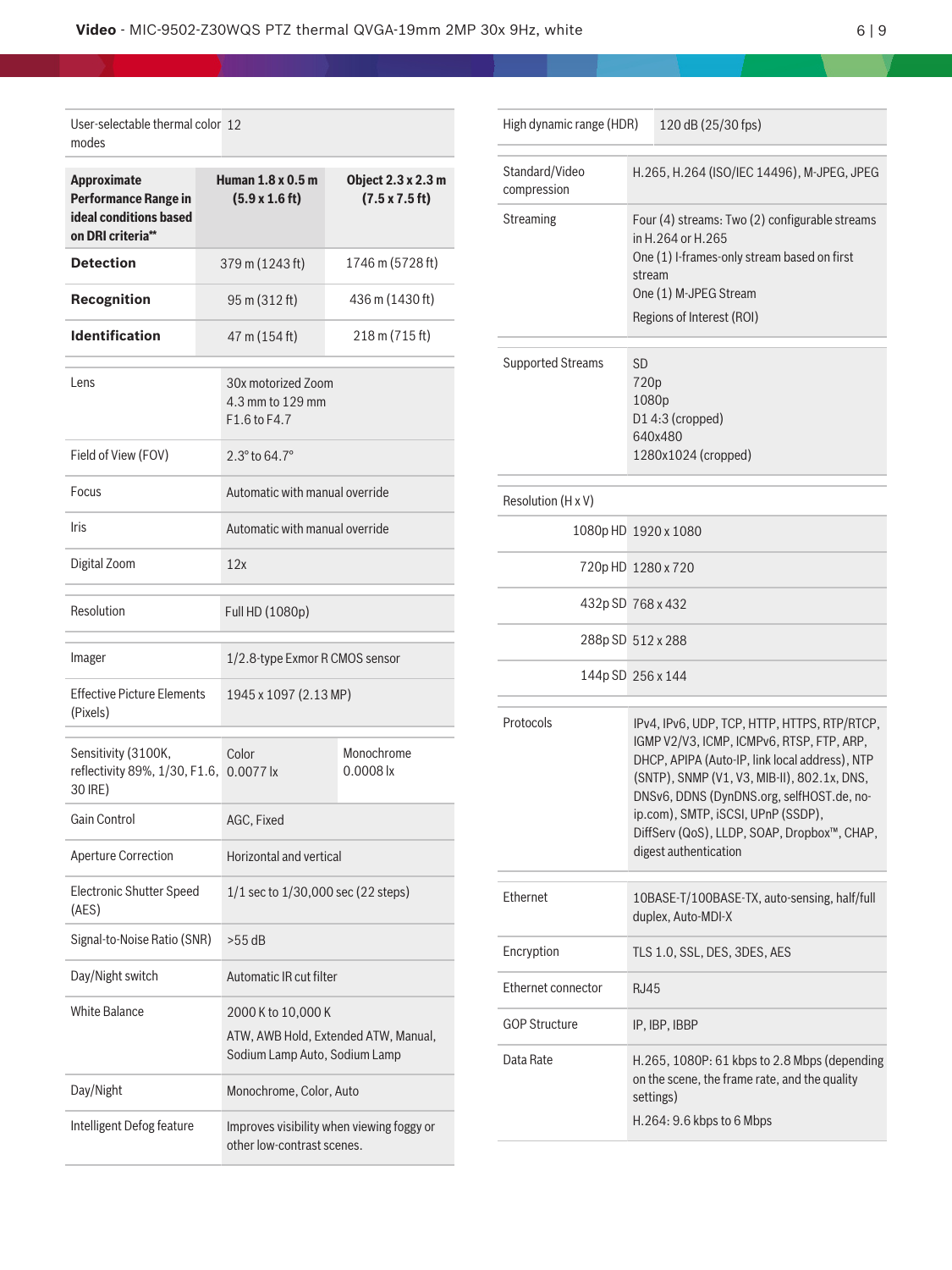| IP Delay (camera only) | 30fps: 120ms<br>60fps: 67ms                       |
|------------------------|---------------------------------------------------|
| Interoperability       | ONVIF Profile S, ONVIF Profile G, ONVIF Profile M |
|                        | Quality of service (QoS) User-selectable options  |

| <b>FPS</b>     |       | 1080p | 720p  |       |
|----------------|-------|-------|-------|-------|
|                | H.264 | H.265 | H.264 | H.265 |
| 60             | 4200  | 1649  | 2600  | 1249  |
| 30             | 2600  | 1413  | 1300  | 1096  |
| 15             | 2100  | 1157  | 1100  | 902   |
| 12             | 1800  | 1075  | 1000  | 841   |
| 5              | 1250  | 746   | 600   | 597   |
| $\mathfrak{D}$ | 500   | 407   | 270   | 343   |

Recording capacity 16GB of internal EMMC-based memory. Provides local recording for minimum of 4 hours that includes continuous recording at maximum fps of both visible and thermal image streams, metadata, and audio.

| Drive Unit                             | Brushless, integral pan/tilt motor drive                                                                                          |
|----------------------------------------|-----------------------------------------------------------------------------------------------------------------------------------|
| Supported mounting<br>orientation      | Upright<br>Inverted                                                                                                               |
| Pan Range                              | 360° continuous rotation                                                                                                          |
| <b>Tilt Angle</b>                      | $292^\circ$                                                                                                                       |
| <b>Tilt Range</b>                      | Upright unit: $-56^\circ$ to $+90^\circ$<br>Inverted unit: -90° to +56°                                                           |
| Variable Pan Speed                     | 0.2°/second to 120°/second                                                                                                        |
| Variable Tilt Speed                    | 0.2°/second to 90°/second                                                                                                         |
| Intelligent Tracking<br>Speed          | 4°/second to 120°/second                                                                                                          |
| Pre-position Speed                     | Maximum 120°/second, with no more than 2.5<br>seconds to reach new position (excluding time to<br>zoom and focus at new position) |
| Pre-position Accuracy 0.05° (typical)  |                                                                                                                                   |
| Proportional Pan / Tilt Yes<br>to Zoom |                                                                                                                                   |

| Audible Noise                                                                         |  | < 65 dB                                                                                                                                                                                                                         |  |  |
|---------------------------------------------------------------------------------------|--|---------------------------------------------------------------------------------------------------------------------------------------------------------------------------------------------------------------------------------|--|--|
| Input Voltage                                                                         |  | 21-30 VAC, 50/60 Hz, and/or High Power over<br>Ethernet 56VDC nominal                                                                                                                                                           |  |  |
| <b>Current Consumption</b>                                                            |  | 4.0A (24 VAC)<br>1.5A (High PoE)                                                                                                                                                                                                |  |  |
| Power Consumption<br>(typical) (Includes<br>integrated heater,<br>defroster, and fan) |  | 72W (24 VAC)<br>72W (High PoE)                                                                                                                                                                                                  |  |  |
| High PoE                                                                              |  | 95W High Power over Ethernet (Requires<br>NPD-9501-E midspan from Bosch (sold<br>separately).); 56VDC                                                                                                                           |  |  |
| Redundant<br>configuration                                                            |  | Connect both High PoE Midspan and a separate<br>24 VAC power source. If either the High PoE or<br>24 VAC power source fails, the camera<br>seamlessly transitions over to use the remaining<br>power source.                    |  |  |
| Surge protection                                                                      |  | Built-in surge protection for power, data, and<br>network interfaces                                                                                                                                                            |  |  |
| Accessory Interface/<br><b>Control Data</b>                                           |  | RS-485, simplex, user-selectable baud rate or<br>auto-baud<br>Used to communicate with optional Alarm/<br>washer interface box (MIC-ALM-WAS-24) or with<br>Bosch OSRD, Pelco P/D, Forward Vision, and<br>Cohu serial protocols. |  |  |
| Power, network                                                                        |  | Ethernet High PoE (95 W)<br>RJ45 10/100Base-Tx, male connector;<br>Female-to-female RJ45 coupler included                                                                                                                       |  |  |
| Power, pigtail                                                                        |  | 24 VAC (nominal)                                                                                                                                                                                                                |  |  |
| Chassis ground                                                                        |  | Ground wire with connector lug                                                                                                                                                                                                  |  |  |
| Audio                                                                                 |  | Half duplex<br>Line in: 9 kohm typical, 5.5 Vpp max<br>Line out:<br>3.0 Vpp at 10 Kohm typical<br>2.3 Vpp at 32 Kohm typical<br>1.7 Vpp at 16 ohm typical                                                                       |  |  |
| <b>Storage Temperature</b>                                                            |  | -40 °C to +70 °C (-40 °F to +158 °F)                                                                                                                                                                                            |  |  |
| Humidity                                                                              |  | 0 to 100%                                                                                                                                                                                                                       |  |  |
| Wind Load                                                                             |  | 160 km/h (100 mph) (sustained)<br>241 km/h (150 mph) (gusts)                                                                                                                                                                    |  |  |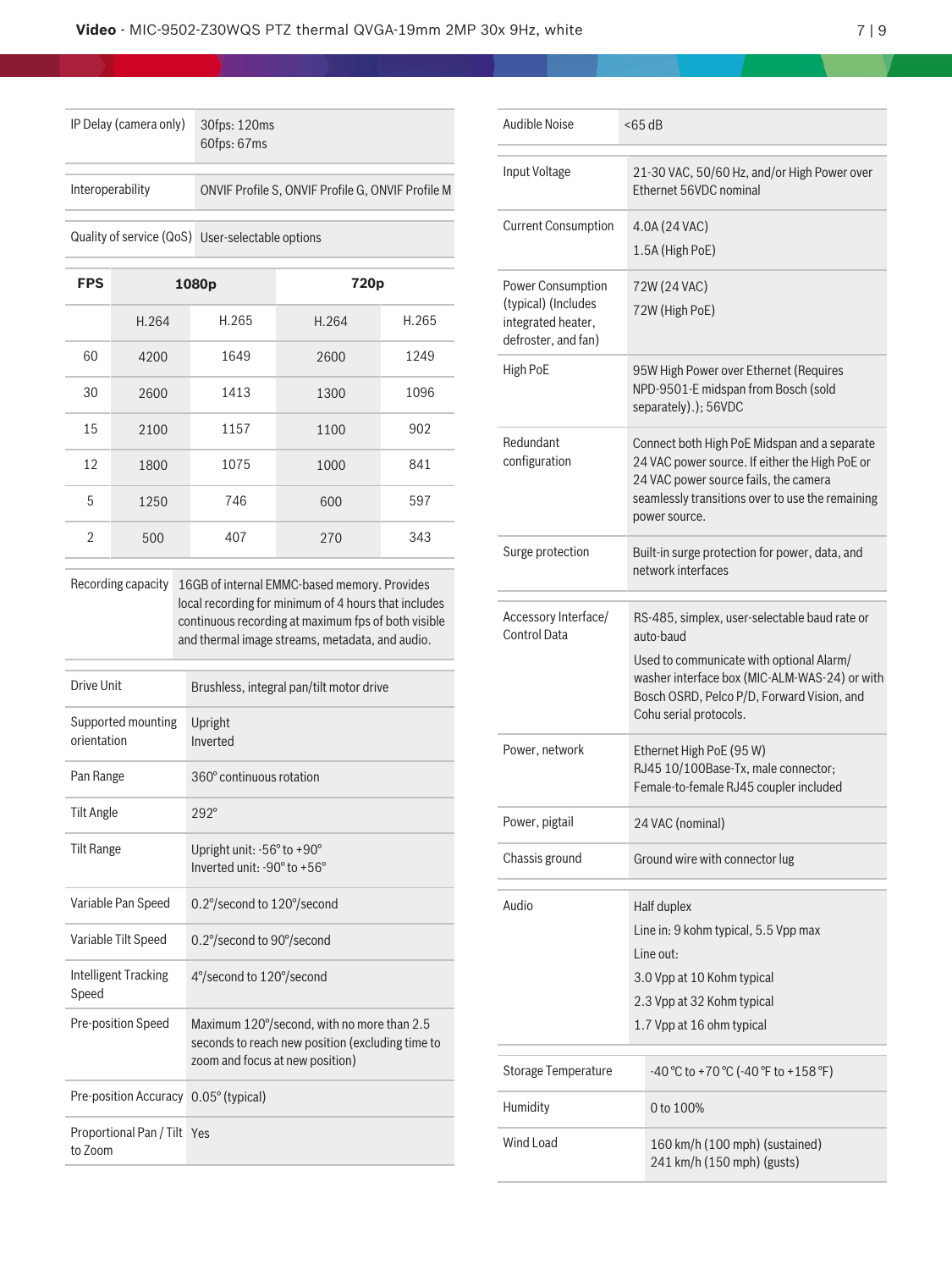Effective Projected Area (EPA) Camera: 0.0910 m² / 0.98 ft² Camera and sunshield:  $0.0929$  m<sup>2</sup> / (1.00) ft<sup>2</sup> MIC Wall Mount: 0.0483 m<sup>2</sup> / 0.52 ft<sup>2</sup>

| D)                                                           | Dimensions (W $x$ H $x$ 421 mm $x$ 298 mm $x$ 181 mm<br>$(11.74 \text{ in. x } 16.58 \text{ in. X } 7.14 \text{ in.})$ |
|--------------------------------------------------------------|------------------------------------------------------------------------------------------------------------------------|
| Weight                                                       | $9.0$ kg $(19.7$ lb)                                                                                                   |
| Window                                                       | Borosilicate glass (optical)<br>Germanium (thermal)                                                                    |
| Construction<br>Material                                     | Cast solid aluminum                                                                                                    |
| <b>Window Wiper</b>                                          | Integrated, long-life silicone wiper                                                                                   |
| Heater                                                       | Integrated                                                                                                             |
| Fan                                                          | Integrated                                                                                                             |
| Defroster                                                    | Embedded in optical and thermal windows, with de-<br>icing capability                                                  |
| Sunshield (to<br>minimize sun<br>loading in hot<br>climates) | Optional; sold separately                                                                                              |
| Standard Finish                                              | Chromate-based surface treatment with powder coat<br>paint, sand finish                                                |
| Color                                                        | <b>White (RAL 9010)</b>                                                                                                |

### **Ordering information**

### **MIC-9502-Z30WQS PTZ thermal QVGA-19mm 2MP 30x 9Hz, white**

Ruggedized dual thermal/visible PTZ camera. 30x visible zoom. Thermal imager with standard resolution (320x240 pixels), <9 Hz frame rate, and 19 mm lens.

White housing color. Order number **MIC-9502-Z30WQS | F.01U.322.002 F.01U.368.926**

#### **Accessories**

**NPD-9501-E Midspan 95W 1 port outdoor** 95 W outdoor PoE midspan for AUTODOME and MIC cameras

Order number **NPD-9501-E | F.01U.365.279**

#### **VG4-A-PSU1 PSU, 120VAC, for AUTODOME, MIC7000** Power supply for AUTODOME 7000, MIC IP cameras

without illuminators. 120VAC in, 24VAC out Order number **VG4-A-PSU1 | F.01U.261.377 F.01U.009.667 F.01U.081.593**

**VG4-A-PSU2 Power supply, 230VAC, AUTODOME, MIC7000** Power supply for AUTODOME 7000, MIC IP cameras without illuminators. 230VAC in, 24VAC out Order number **VG4-A-PSU2 | F.01U.009.668 F.01U.096.639 F.01U.097.433 F.01U.081.604 F.01U.261.378 MIC-ALM-WAS-24 Interface box, alarm, washer pump, 24VAC** Grey polycarbonate interface box for alarms and washer pump connections for MIC IP cameras Order number **MIC-ALM-WAS-24 | F.01U.286.248 MIC-DCA-HW Deep conduit mount, two M25 holes, white** DCA mount for MIC7000 family and MIC IP fusion 9000i cameras. Aluminum. Two M25 holes for conduit/cable glands. White (RAL 9010) color. Order number **MIC-DCA-HW | F.01U.286.245 MIC-DCA-HWA Deep conduit mount, M25 holes,white** DCA mount for MIC7000 and MIC IP fusion 9000i cameras. Aluminum. Two M25 holes for conduit/cable glands. Includes an conduit adapter (male M25 to female 3/4" NPT). Available in specific regions only. White (RAL 9010) color. Order number **MIC-DCA-HWA | F.01U.303.167 MIC-WMB-WD Wall mount bracket, white** Wall mount bracket, white sand finish (RAL9010) Order number **MIC-WMB-WD | F.01U.143.156 MIC-CMB-WD Corner mount bracket, white** Corner mount bracket, white sand finish (RAL9010) Order number **MIC-CMB-WD | F.01U.143.159 MIC-SPR-WD Wall mount spreader plate, white sand** Aluminum spreader plate suitable for brickwork surface mounting, white sand finish (RAL9010) Order number **MIC-SPR-WD | F.01U.143.163 MIC-SCA-WD Shallow conduit adapter, white sand** Shallow conduit adapter for a MIC-WMB, a MIC-PMB, or a MIC-SPR mount, white sand finish (RAL9010) Order number **MIC-SCA-WD | F.01U.143.154 MIC-PMB Pole mount bracket** Pole mount bracket (includes 2 x 455 mm stainless steel banding straps for pole diameters 75 to 145 mm) Order number **MIC-PMB | F.01U.087.283 MIC-M25XNPT34 Adapter, M25 to 3/4"NPT, stainless steel** Stainless Steel M25 to ¾" NPT thread adapter Order number **MIC-M25XNPT34 | F.01U.301.975 MIC-9K-SNSHLD-W Sunshield thermal PTZ camera, white** Sunshield kit for MIC IP fusion 9000i cameras, white color. Recommended for use with white color MIC IP

fusion 9000i cameras installed in locations with high sun load.

Order number **MIC-9K-SNSHLD-W | F.01U.321.958**